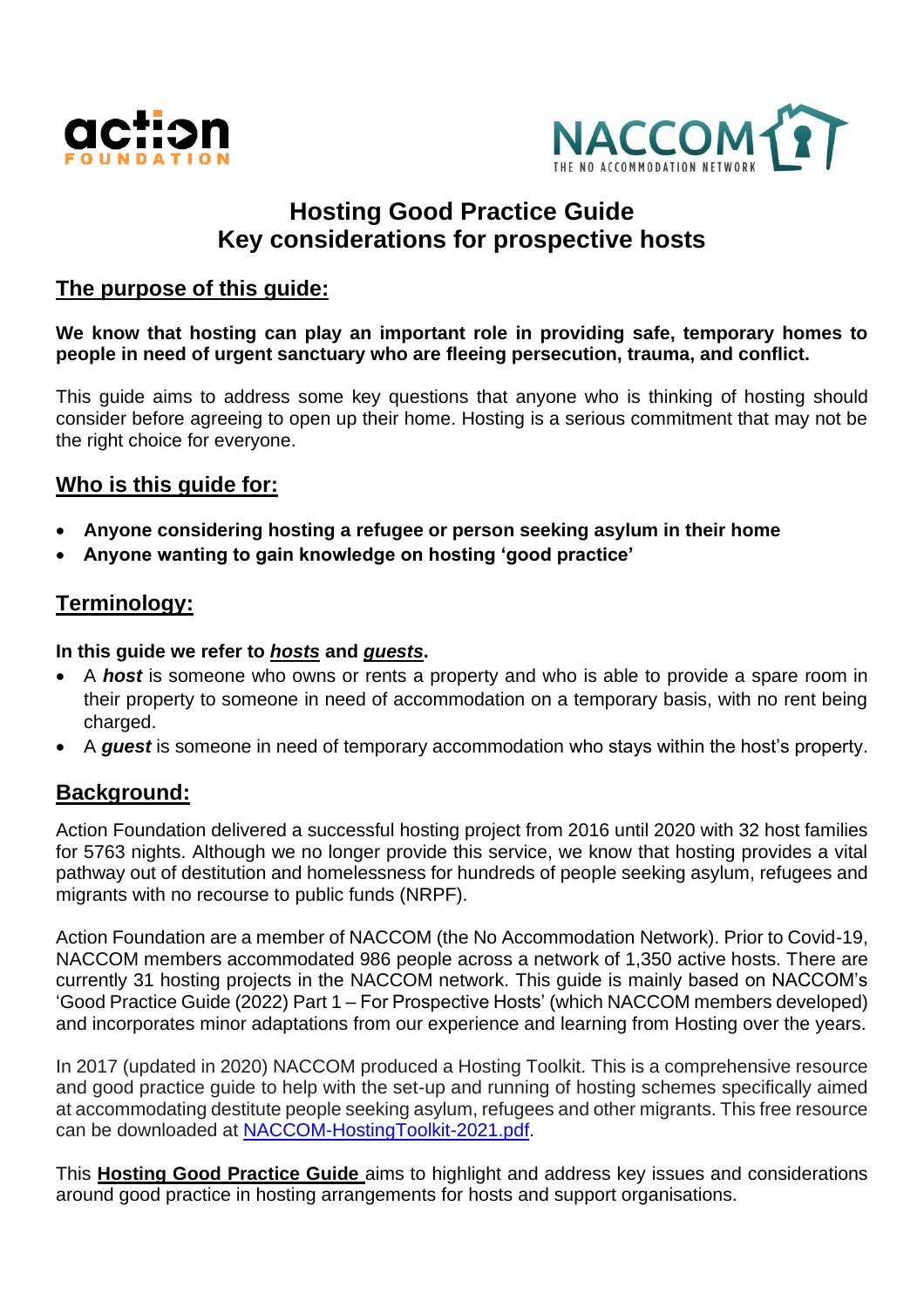# **Introduction to hosting**

Hosting is simply where someone offers a private room and access to shared facilities in their own home to a person or persons in need, free of charge. As well as providing a safe, temporary home, hosting can give people in the asylum and immigration system vital stability that enables them to access the support they need to move forward with their life.

It can also be a rewarding experience for both guests and hosts; an opportunity to learn about different backgrounds, cultures and world-views, a chance to make new friends and connections, and to help with integration for people who are new to the UK.

Hosting works best when the right time, support and consideration has been given to facilitating a positive and safe hosting arrangement, particularly as many people in need of hosting may have experienced trauma, conflict or persecution.

Our experience tells us that with the proper vetting and matching of hosts and guests, property checks, training to ensure a trauma-informed response, and ongoing support within an appropriate community setting, hosting can provide both a positive and safe environment for someone in need of refuge as well as a positive, life-enhancing experience for the hosts.

It is important to acknowledge that hosting is intended to be a temporary housing solution and where possible support should be sought early on for longer-term housing solutions for the guest(s).

## **Before you host: key considerations**

#### *Making your decision:*

• **Have all household members, including children, been consulted and are in agreement with taking on the responsibility of hosting someone?**

Hosting is a significant commitment, particularly if it is going to be for more than a few months. It is important that individuals and whole households take time to properly reflect together on your ability to take on such a responsibility, and the ways that hosting might impact on your life. It is important to not just think what hosting someone in your home will feel like for the first few weeks, but after a few months' time; would you still want that commitment? It is also important to consider consulting children who may be away at university and may come back for holidays to see how they feel.

#### • **What would you want from a hosting situation?**

Imagine you had suddenly been forced to leave behind your home, your loved ones, your job, your country and everything that was familiar to you. We know it can be difficult to imagine the trauma that many people seeking support from hosting will have experienced, but try to think about what kind of support *you* might need if you were in this situation. It's also important to remember that people are individuals, so their support needs will vary considerably.

• **Do you know what statutory or voluntary sector support is available to you and your guest(s) in your area? Are you able to respond to the varying support needs of the individual(s) you may host?** 

Hosting arrangements are more likely to be successful where the host receives appropriate support and training on topics such as boundaries, power and ethics, trauma, safeguarding and building meaningful relationships. It's vital for the safety and wellbeing of both guests and hosts that consideration is given to what support might be needed for both parties, and how to access it, not just at the outset of the hosting arrangement but throughout.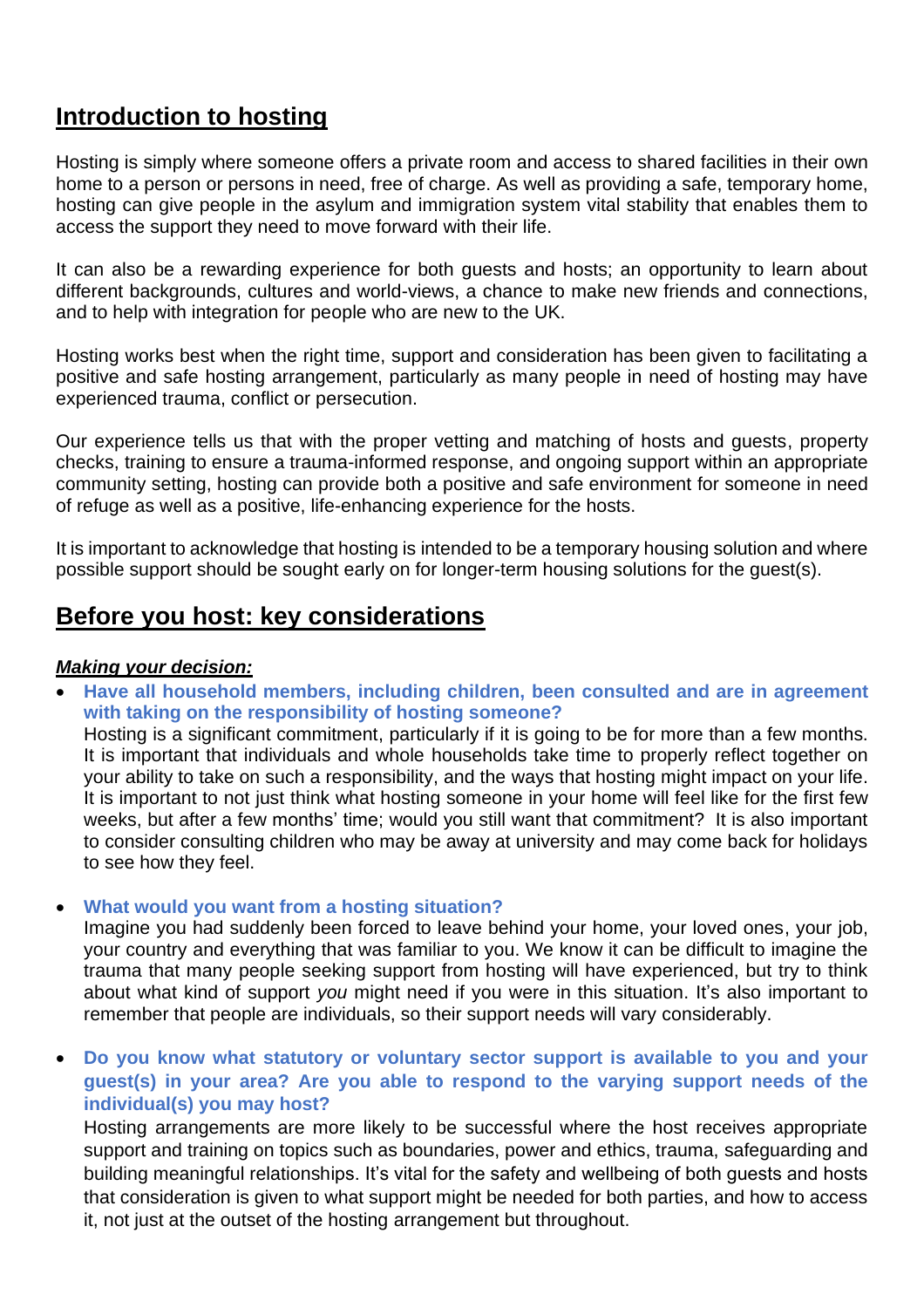• **How would you manage a breakdown in the host/guest relationship?**

We know that things don't always work out and relationships can break down in hosting arrangements. Think about what you would do in this situation, what support you might need and where you and your guest would go to get help to ensure a safe resolution.

• **How would you support and empower your guest(s) to live independently here in the UK?** Successful hosting fosters independence and does not create dependency, so spend some time thinking through ways that you can empower your guest(s) to rebuild their lives in the UK.

# **Practicalities of hosting:**

### *Your home:*

- Have you got a spare bedroom(s) that is private? (A room that you don't need regular access to and that is empty)
- Have you checked with your landlord or mortgage provider to ensure you can offer a room?
- Have you checked with your home insurance provider?
- How many people can live in your home without it becoming overcrowded?
- Do you have Wi-Fi internet access?
- Are you happy to share your kitchen space? How will that be managed? Are you cooking/eating together or at different times?
- Are you happy for your guest to store and prepare food independently?
- Are you happy to share your bathroom space? Do you have a lockable bathroom door?
- Are there any spaces in the house that will be 'out of bounds', e.g., a study?
- Are you happy to give a copy of your house key to your guest?
- Will you be comfortable allowing people to stay in your home if you go on holiday or are away overnight?
- What period of time can you and your household realistically offer to host for?
- If you are considering hosting a family with children, is your house suitable for children? If so, what ages can you suitably accommodate?
- If you have pets, have you considered how will this affect your guest(s); what if they have allergies and fears? What if they have pets? Will their pets get on with your pets?
- Mobility is your house safe and accessible for people who may have mobility issues?
- Would the location of your house present a barrier to the individuals you are hosting? For example, is there good public transport that will enable them to access support networks and travel independently?
- Who regularly visits your home? Consider if this may be an issue either for the guest or for your usual visitors e.g., grandchildren or adult children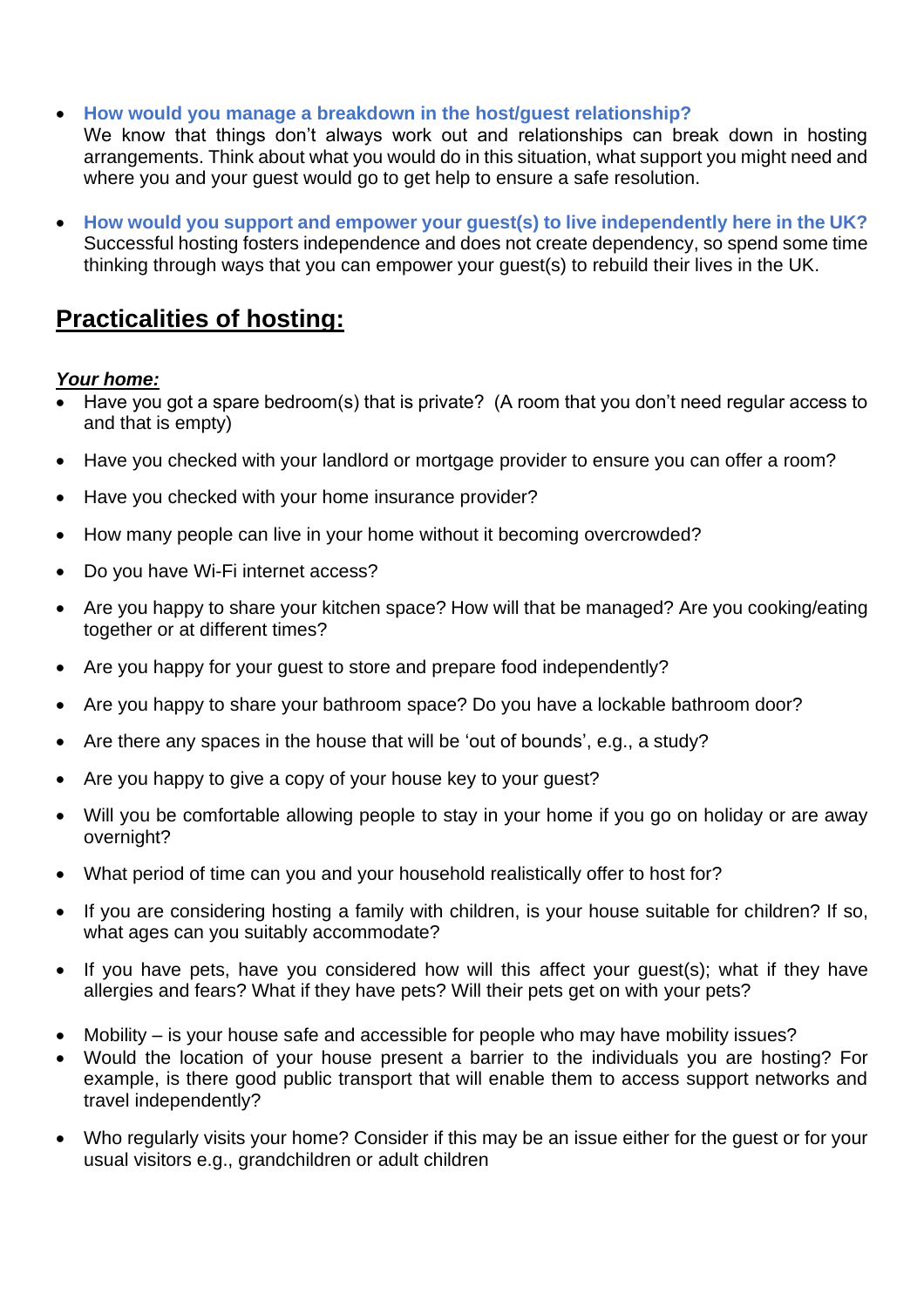#### *Safeguarding:*

We believe that safeguarding and risk management are key components of a successful hosting arrangement. As part of the Homes for Ukraine scheme, councils will be required to undertake accommodation and DBS criminal record checks for all adults (16 and over) in the sponsor household. The level of check is determined by the age and needs of the guests.

All NACCOM hosting projects have a clear and robust approach to safeguarding and risk assessments, including the vetting of both guests and hosts and established reporting procedures. Projects will typically cover the following questions and considerations as part of their host induction and safeguarding training so this will be helpful for you to consider.

- Have you thought about potential risks to you, your family or regular visitors of having an unrelated person(s) living in your home?
- What ongoing support would the guest and host need to ensure an appropriate and traumainformed response to minimise the risk of, at best, relationship breakdown between host and guest and, at worst, exploitation and harm?
- Do you know how to identify safeguarding concerns? And how and where to go to report it?
- Are you comfortable with Social Workers or other people visiting your home to undertake checks?
- Are you comfortable with safeguarding and/or DBS checks being undertaken on you and all other adults in your household?

#### *Welcoming your guest:*

- Have you started to think about how you will welcome your guests and how you will enable them to feel at home (without overwhelming them)?
- Could you put together a house guide including rules, boundaries, and information about your daily routines?
- Would you be happy to discuss house rules; things to consider could include use of alcohol or smoking in the house/garden, sharing chores, privacy, bedtimes, use of laundry facilities, arrangements for staying out or inviting visitors to the house? Agreeing these clear rules and boundaries at the start is always advisable.
- Do you already have links to voluntary sector organisations/faith groups or a City of Sanctuary group supporting people seeking asylum, refugees, or other migrants?
- Do you have the time to support people to register with GPs, dentists, schools etc? If no, who can support your guest with this?
- You may host someone who cannot speak English. Can you help someone navigate a new town/city and new systems without interpretation or translation support? Have you thought about how you will communicate if you do not share a language?
- Will you feel comfortable living with people who have a different parenting style, age, disability, dietary requirements, culture, sexual orientation, religion, or world view to yourself?
- Are you happy living with someone who may not have had any Covid vaccinations?
- It may take time for your guest to gain the confidence to go out of the home to socialise or find employment. Are you happy for someone to spend a lot of time in your shared space?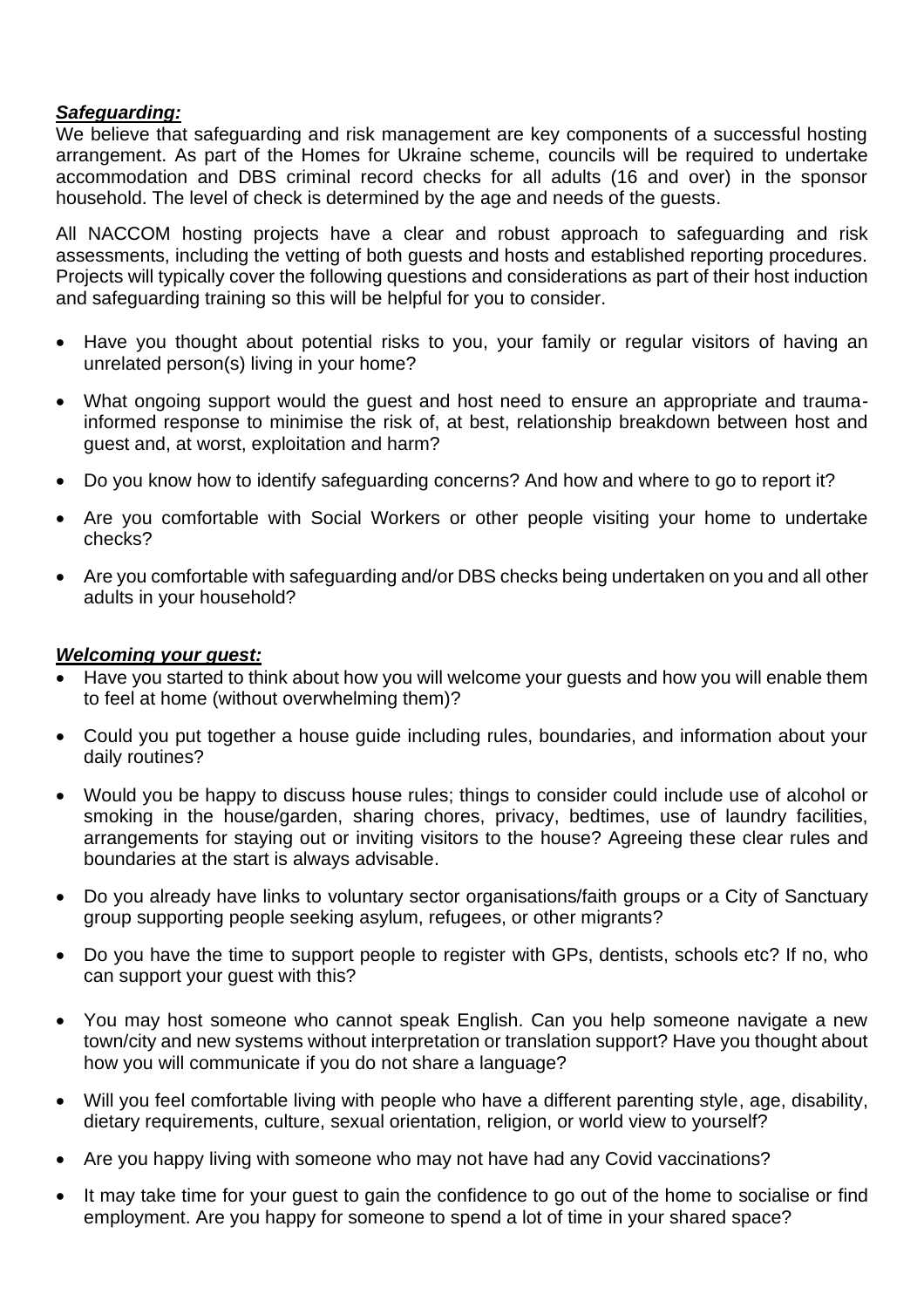- Some people can have serious or long-term health conditions, or a disability. What kind of impact would this have on you and your household? Are you able to support people who may have debilitating conditions to access the appropriate and ongoing health care that they need?
- Do you have a physical or mental health condition that may be affected by having guest(s) living with you for a long period of time?
- Have you thought about how you or your guest would feel about staying with someone of a different gender? Is it appropriate for you to host someone of a different gender?

#### *Emotional support:*

We believe that having **a trauma-informed approach<sup>1</sup>** is important to ensure a safe and successful hosting arrangement. Hosting projects typically cover the following questions and considerations as part of their host training:

• People fleeing war and persecution are often traumatised. Trauma is the response to an event which leaves someone feeling helpless and terrified. It is important to acknowledge that guests may have suffered trauma and recognise that how they may act / feel is affected by this.

Some people may need specialised treatment or support which can make them unsuitable for hosting, or at least present significant challenges. People suffering from trauma can feel very depressed, hopeless and angry. It's important to consider how you are best able to support someone who has complex mental health problems including PTSD?

It's important to recognise your role is to provide a safe and welcoming space – you are not their therapist or counsellor. If they need therapeutic support they can access this from specialist health care services rather than from you as their host.

- Be mindful of the power imbalance in the host/guest relationship.
- Having a guest in your house will impact your day-to-day life and they might not behave in the way you expected. How resilient are you to change? How do you deal with frustration or conflict?
- It is difficult to hear such traumatic events and you need to be careful around secondary trauma, so how are you going to look after your own mental health/well-being?
- What are you expecting from a quest? How are you expecting them to behave? What if they are very different to this expectation? Are you expecting the guest to show how grateful they are to you? How will you feel if they don't? Are you expecting a friend? The relationship with your guest will likely change over time as the guest 'finds their feet'.
- Guests who have experienced trauma may tell you about very distressing experiences, or they may not want to say much at all about what they have been through. Your guests may not want to talk about their story so it is best not to ask as this can be re-traumatising.
- Are you able to set boundaries to look after yourself? And are you able to respect other people's boundaries, including if a guest chooses not to share their time or their 'story' with you?
- Keep their story to yourself they may have felt safe to share it with you, but not others. Yet if you are concerned for their welfare, do speak to the safeguarding team at the relevant local authority.

<sup>&</sup>lt;sup>1</sup> A trauma-informed approach realises the impact of the trauma; recognises the signs and symptoms; responds (with support to the relevant level, and signpost to others when needed); and resists re-traumatisation (for example, not asking them to tell you what has happened unless they want to share).